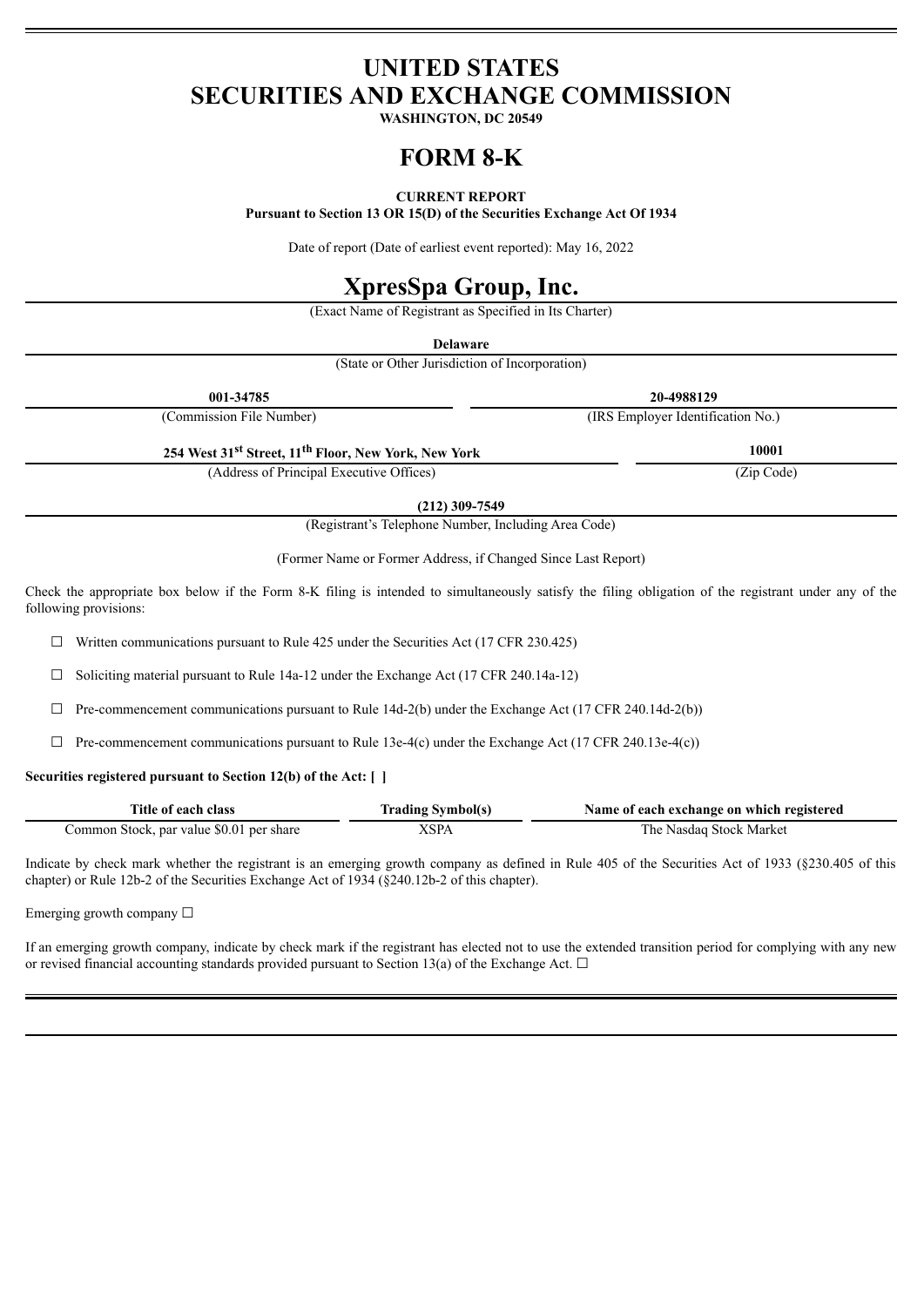#### **Item 2.02 Results of Operations and Financial Condition.**

Attached hereto as Exhibit 99.1 is a copy of a press release of XpresSpa Group, Inc., dated May 16, 2022, announcing certain operating results for the fiscal quarter ended March 31, 2022. The information in the press release is incorporated by reference into this Item 2.02 of this Current Report on Form 8-K.

In accordance with General Instruction B.2 on Form 8-K, the information set forth under this Item 2.02 of this Current Report on Form 8-K, including the press release attached to attached as an exhibit hereto, shall not be deemed "filed" for purposes of Section 18 of the Securities Exchange Act of 1934, as amended, nor shall it be deemed incorporated by reference into any filing under the Securities Act of 1933, as amended, except as shall be expressly set forth by specific reference.

#### **Forward-Looking Statements**

The press release includes forward-looking statements, which may be identified by words such as "believes," "expects," "anticipates," "estimates," "projects," "intends," "should," "seeks," "future," "continue," or the negative of such terms, or other comparable terminology. Forward-looking statements are statements that are not historical facts. Such forward-looking statements are subject to risks and uncertainties, which could cause actual results to differ materially from the forward-looking statements contained herein. The forward-looking statements in the press release constitute forward-looking statements within the meaning of the Private Securities Litigation Reform Act of 1995. There are a number of important factors that could cause actual results or events to differ materially from those indicated by such forward-looking statements, including, but not limited to, the risks and uncertainties and other factors discussed from time to time in the Company's filings with the Securities and Exchange Commission ("SEC"), including the Company's Annual Report on Form 10-K, Quarterly Reports on Form 10-Q and proxy statements, registration statement and other documents filed by the Company from time to time with the SEC. The Company expressly disclaims any obligation to publicly update any forward-looking statements contained herein, whether as a result of new information, future events or otherwise, except as required by law.

#### **Item 9.01. Financial Statements and Exhibits**

#### (d) Exhibits

- 99.1 Press [Release,](#page-3-0) dated May 16, 2022
- 104 Cover Page Interactive Data File (embedded within the Inline XBRL document)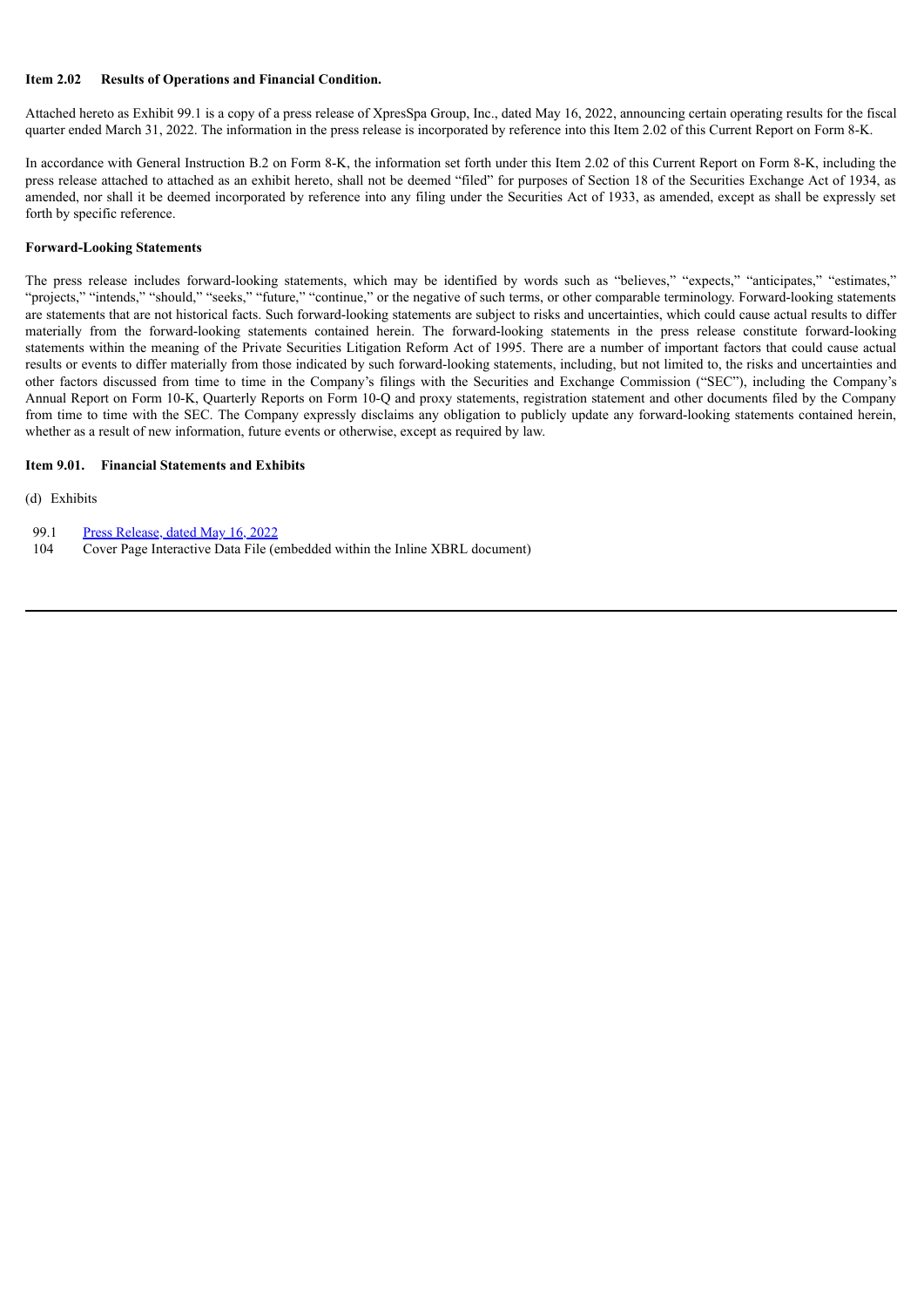# **SIGNATURES**

Pursuant to the requirements of the Securities Exchange Act of 1934, the registrant has duly caused this report to be signed on its behalf by the undersigned hereunto duly authorized.

# **XpresSpa Group, Inc.**

Date: May 16, 2022 By: */s/ Scott R. Milford*

Name: Scott R. Milford Title: Chief Executive Officer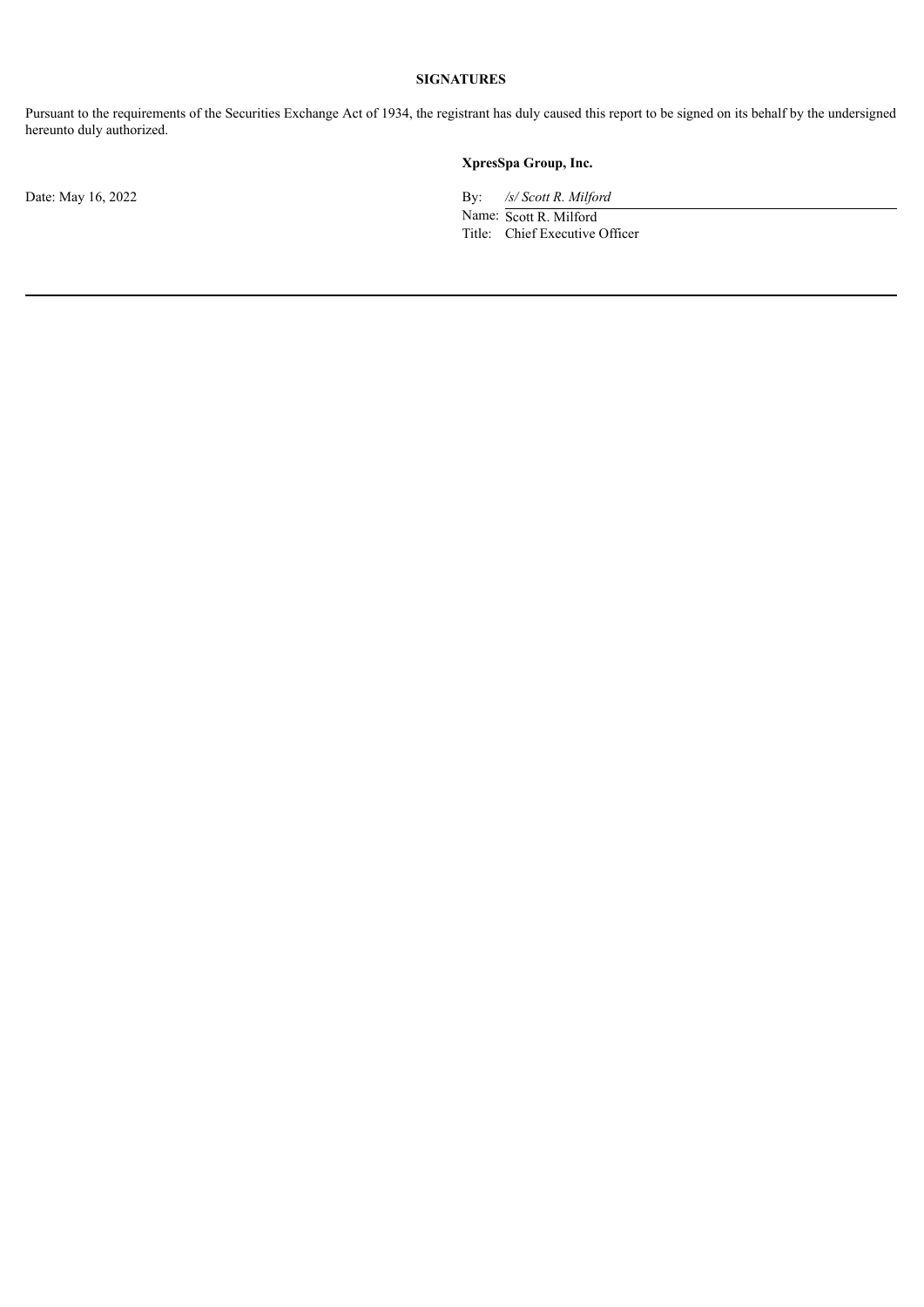# **XpresSpa** Group

## **XpresSpa Group Reports First Quarter 2022 Results**

<span id="page-3-0"></span>Articulates Four Strategic Imperatives to Accelerate Company Evolution as a Leading Health and Wellness Provider for 'People on the Go'

### *Quarterly Revenue of \$24.0 Million and Adjusted EBITDA of \$0.4 Million*

#### *Cash Balance of \$83.0 Million and No Long-Term Debt*

Repurchased \$11.1 Million of Shares During the First Quarter 2022, Intends to Complete Remaining Repurchase Authorization As Opportunities Arise

#### *Webcast and Conference Call Scheduled for 4:30 PM ET Today*

NEW YORK, May 16, 2022 - XpresSpa Group, Inc. (Nasdaq: XSPA), a travel health and wellness company, today reported that it has filed financial results on Form 10-Q for the first quarter ending March 31, 2022.

Scott Milford, XpresSpa Group CEO, stated, "The foundation for the future of our company is built on four strategic imperatives. These imperatives will accelerate our evolution to being a leading health and wellness provider for people 'on the go'. By controlling costs, optimizing the operational structure, and increasing revenue opportunities in our airport locations we are poised to experience a truly transformational and productive year. The entire team is committed to delivering on these business initiatives and we look forward to sharing our progress with each milestone."

He added, "As part of our efforts to return capital to shareholders, we repurchased over \$11 million of our common stock during the first quarter and intend to complete the remaining repurchase authorization in the near-term."

# **Business Update**

*XpresCheck*®

XpresSpa Group's XpresTest, Inc. subsidiary ("XpresCheck") provides medical diagnostic testing services, including Covid-19 testing options such as a Polymerase Chain Reaction (PCR) test and a rapid PCR test. As of today, there are 15 XpresCheck locations operating in 12 airports.

In late 2021, XpresCheck began conducting bio surveillance monitoring, aimed at identifying existing and new SARS-CoV-2 variants, in collaboration with the Centers for Disease Control and Prevention (CDC) and Concentric by Ginkgo at four major U.S. airports (JFK International Airport, Newark Liberty International Airport, San Francisco International Airport, and Hartsfield-Jackson Atlanta International Airport). During the first quarter, we recognized \$1.4 million of revenue related to this contract with the remaining \$2.6 million of the contract expected to be recognized in the second quarter.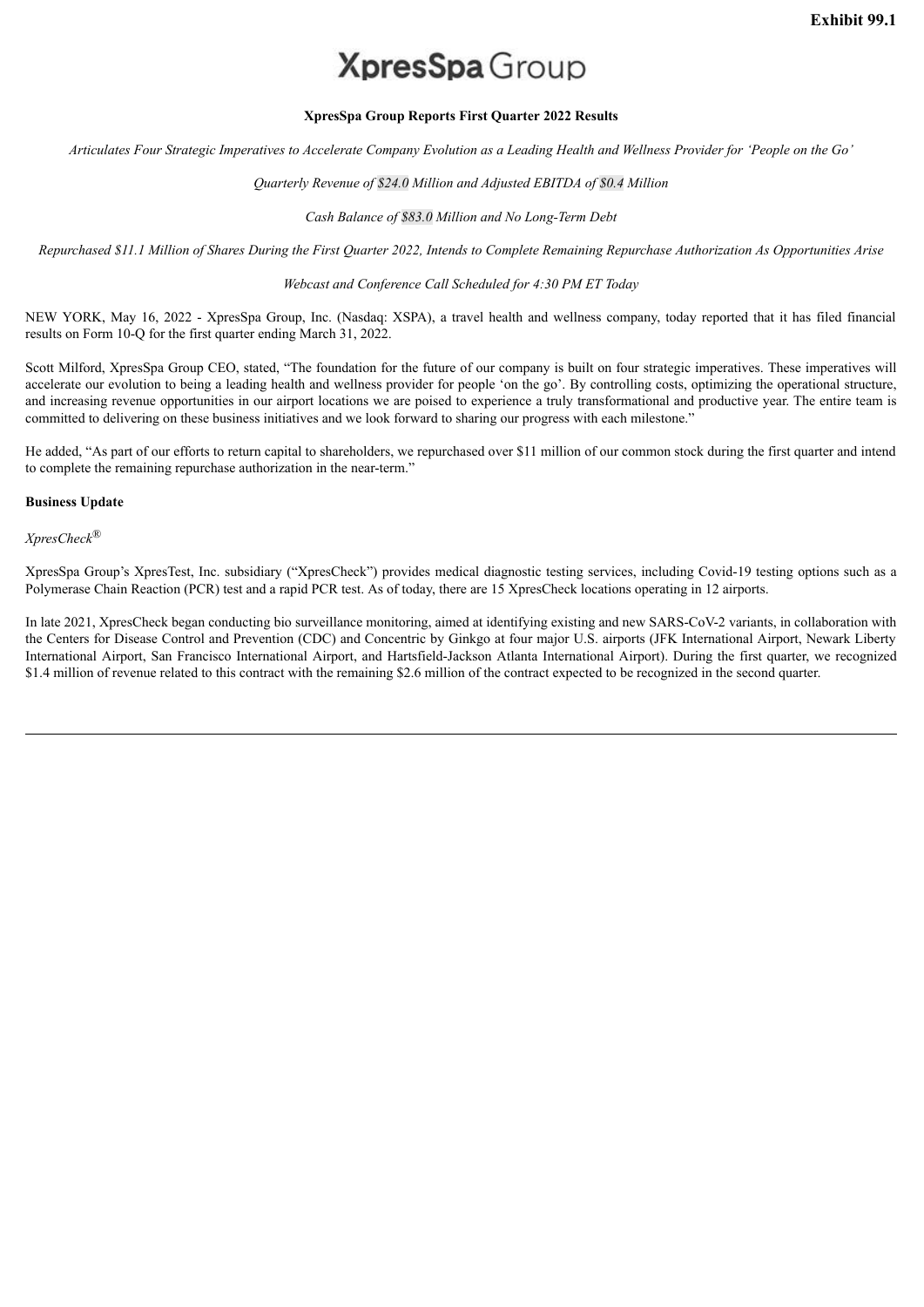In April, as part of the CDC's Traveler Based Surveillance program and together with our partner, Concentric by Ginkgo, we collected, identified, and sequenced one of the first samples containing the novel BA.4 sublineage of the Omicron variant and delivered it to the CDC's lab. The sample was collected from passengers on a flight originating from South Africa and arriving at Hartsfield-Jackson Atlanta International Airport. This sequence represented one of the first sequences of the new Omicron sublineage that has been identified in the United States. We are thrilled that our biosurveillance program continues to play a pivotal role in detecting new variants entering the country, further highlighting the importance of Covid-19 testing.

Testing volumes decreased as we progressed through the first quarter, but particularly in March, and that trend has continued into April and May. While a decline in the first quarter relative to the fourth quarter last year was not surprising, as the first quarter is typically the weakest quarter in terms of airport traffic, the decrease was faster than projected. We believe the reason is that countries have started to relax their testing requirements faster than we expected.

We continue to believe that a strong biosafety program is critical to the continued control of this virus, or any other potential virus, and we will continue to focus on supporting this invaluable national effort. That said, as testing volumes decline, we are evaluating ways to reduce costs associated with operating our XpresCheck business without compromising the integrity of our biosafety efforts. We are also looking at converting existing underperforming XpresChecks back into spa locations where we may be able to provide testing.

## *XpresSpa*®

There are currently 19 operating XpresSpa domestic locations, including two franchise locations. A majority of the domestic XpresSpa locations are operating approximately eight hours per day during the busiest hours (compared to up to 16 hours per day pre-pandemic), which has improved labor productivity. As airport volumes improve, we will continue reviewing our operating hours to optimize the revenue opportunity.

We are seeing renewed interest in wellness services among travelers along with a willingness to spend additional dollars on products and services that will improve their well-being while they travel.

Internationally, there are also six XpresSpa locations currently operating. These consist of three in Dubai International Airport in the UAE and three in Schiphol Amsterdam Airport in the Netherlands. However, we also have five XpresSpa locations that will be opening at Istanbul Airport in Turkey, with the first to open later this summer. These newest XpresSpas are all designed to improve a traveler's peace of mind and well-being at this major airport hub. We believe international expansion is an important part of our continued growth as margins tend to be higher and cost of operation is generally lower. These factors, coupled with a more sophisticated international traveler who is willing to experience new technologies and spend more on wellness, will serve our growth efforts in the future.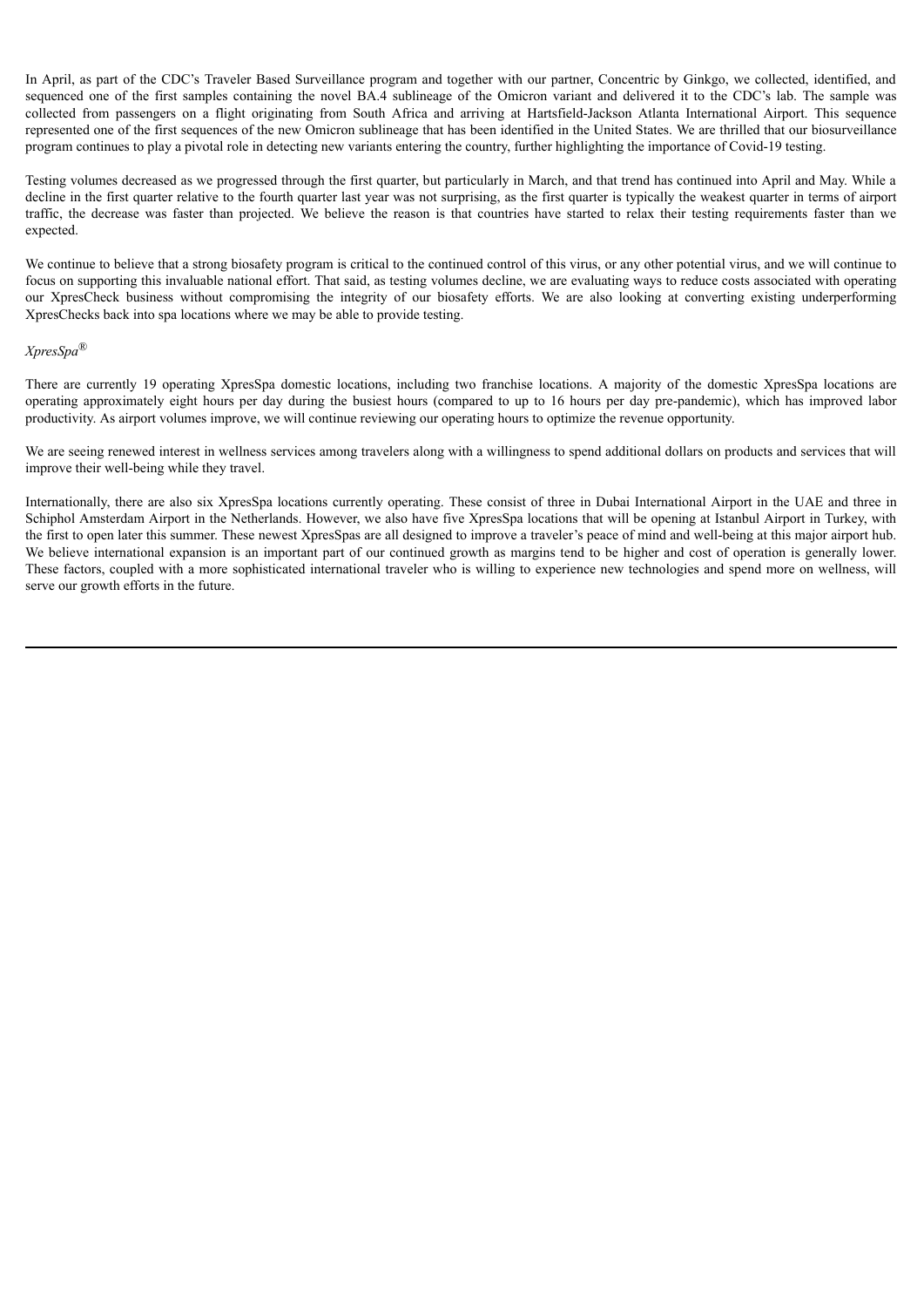*Treat™*

Treat is our travel, health and wellness brand transforming the way we access care through a suite of health and wellness services supported by an integrated digital platform and a relevant retail offering to the traveling public.

Treat's on-site centers are currently located in JFK International Airport in New York and in Phoenix Sky Harbor International Airport in Arizona, and we will open later this year in Salt Lake City International Airport in Utah.

Our teams provide travel-related diagnostic testing for virus, cold, flu and other illnesses as well as hydration therapy, IV Drips, and vitamin injections. Travelers can purchase time blocks to use our wellness rooms to engage in interactive services like self-guided yoga, meditation and low impact weight exercises, or to relax and unplug from the hectic pace of the airport and renew themselves before or after their trip.

We will continue to evaluate the Treat model for expansion as we evolve the product and service offerings in our current locations. We will also use the opportunity to evolve and align spa services with some of the more popular Treat offerings to further integrate these businesses.

#### **HyperPointe Acquisition**

In January 2022, we announced and closed on the acquisition of gcg Connect, LLC d/b/a HyperPointe. HyperPointe is a leading digital healthcare and data analytics relationship marketing agency servicing the global healthcare and pharmaceutical industry. HyperPointe has significant experience in patient and healthcare professional marketing and deep technological experience with CXM (customer experience management) and data analytics.

Since June 2020, HyperPointe's management team and suite of services and technology have been used to develop and deploy the technological infrastructure needed to scale the growth of our XpresCheck business. HyperPointe's experience in this space continues to serve the XpresCheck business and will play a critical role in the expansion of ongoing biosurveillance efforts.

#### **Share Repurchase Program**

During the first quarter, we continued to execute on our share repurchase program, repurchasing 7.1 million shares at average cost of \$1.55 per share, for a total of \$11.1 million, all subject to blackout restrictions.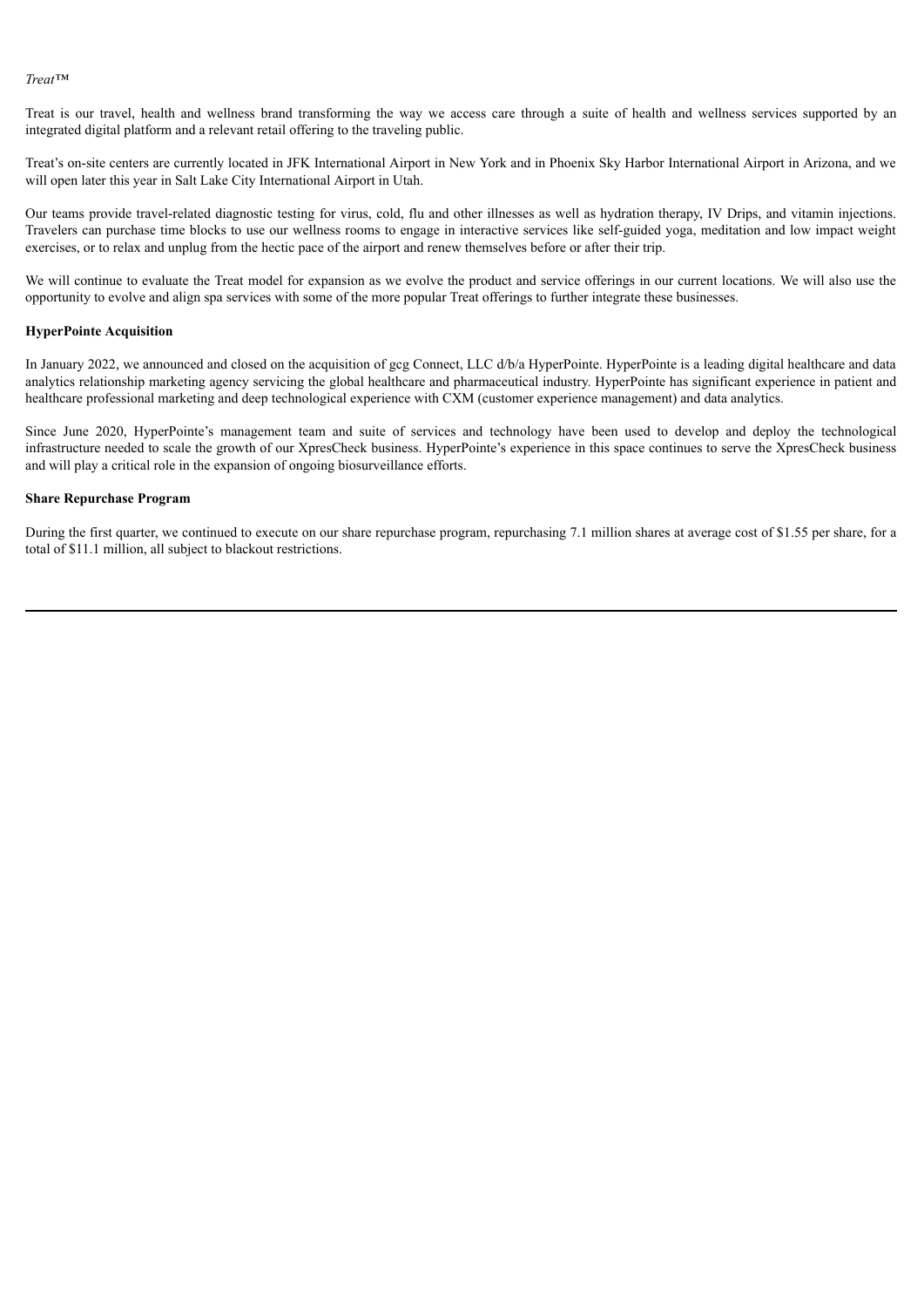Based upon the current share price, which management believes is substantially undervalued, our intention is to repurchase additional shares when possible and complete the existing repurchase authorization in the near-term, subject to the limitations of blackout restrictions. As of May 16, 2022, there are 3.2 million shares that may be purchased under the current authorization.

# **Liquidity and Financial Condition**

As of March 31, 2022, we had cash and cash equivalents, excluding restricted cash, of \$83.0 million and no long term debt.

## **Summary of First Quarter 2022 Financial Results**

Total revenue during the three months ended March 31, 2022 was \$24.0 million compared to \$8.5 million in the corresponding period in 2021. The increase in revenue was primarily due to the recognition of revenue from XpresCheck locations, although we also generated \$2.9 million in revenue from our reopened XpresSpa locations and \$0.5 million from the HyperPointe business acquired.

#### *Cost of Sales*

Cost of sales increased to \$15.0 million from \$4.2 million in the prior year first quarter due to the increased costs to operate the XpresCheck locations due to the Covid-19 pandemic, and the reopening of certain XpresSpa locations that were temporarily closed during the first quarter of 2021.

#### *General and Administrative Expenses*

General and administrative expenses were \$10.2 million compared to \$4.5 million for the year ago comparable period. The increase was primarily due to functional costs associated with the operations of XpresCheck and Treat wellness centers, XpresSpa locations, and the newly acquired HyperPointe segment.

#### *Income from Operations*

Loss from operations was \$2.5 million compared to \$0.9 million in the prior year first quarter.

#### *Net Income Attributable to Common Shareholders*

Net loss attributable to common shareholders was \$4.3 million compared to \$1.1 million in the prior year first quarter.

# **XpresCheck Operational Metrics**

*Total Patients by Quarter*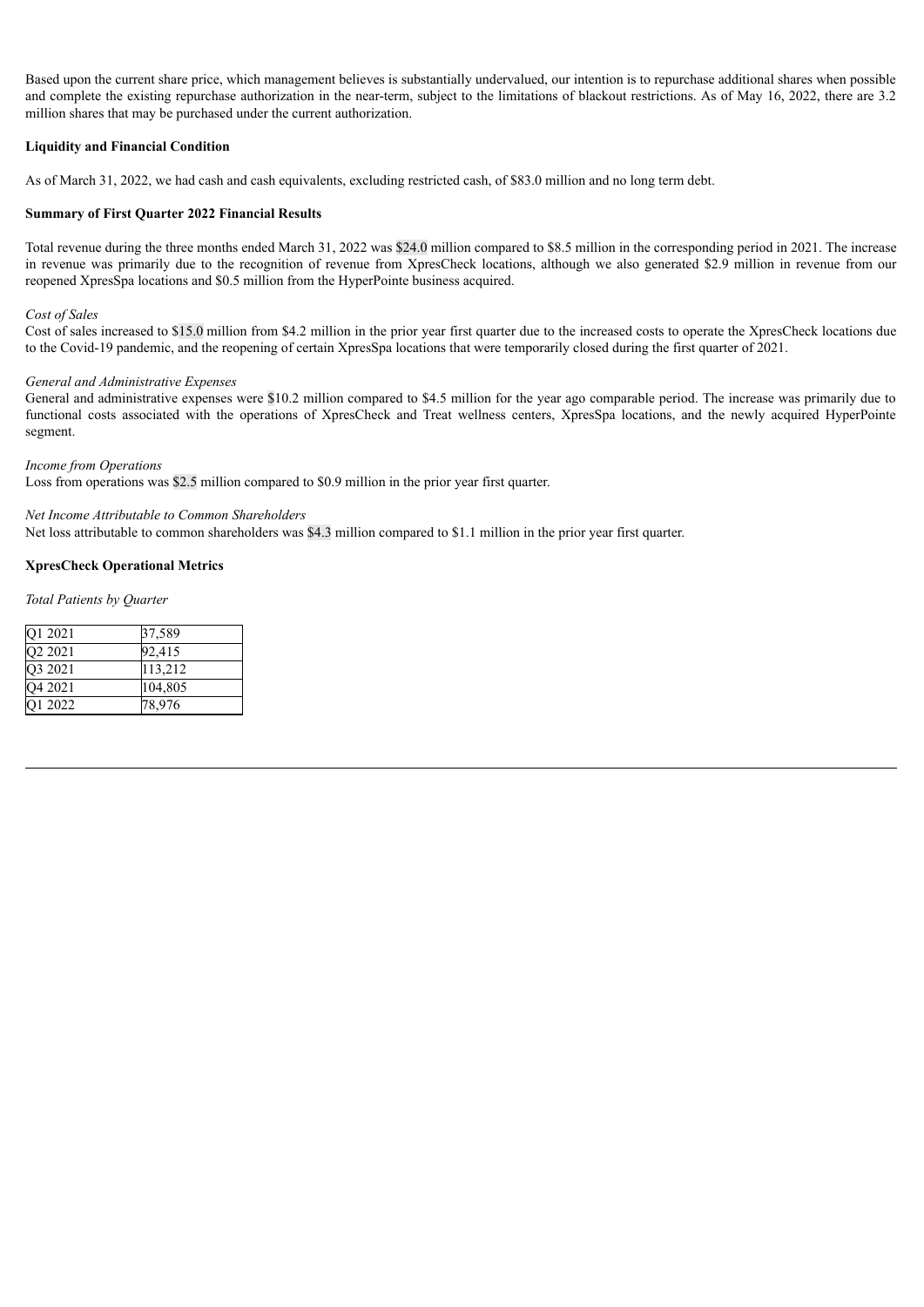*Total Rapid Test (Antigen and PCR) / Percent of Total Patients by Quarter*

| O1 2021             | 27.651  | 74% |
|---------------------|---------|-----|
| O <sub>2</sub> 2021 | 75,788  | 82% |
| Q3 2021             | 110,376 | 97% |
| O <sub>4</sub> 2021 | 103,000 | 98% |
| O1 2022             | 78,524  | 99% |

*Rapid PCR Tests / Percent of Total Rapid Tests by Quarter*

| O1 2021             | 114     | $0\%$ |
|---------------------|---------|-------|
| O <sub>2</sub> 2021 | 32,382  | 43%   |
| O3 2021             | 74.090  | 67%   |
| Q4 2021             | 101,526 | 99%   |
| O1 2022             | 78,261  | 99%   |

#### **Non-GAAP Financial Metrics**

#### *Adjusted EBITDA*

On a non-GAAP basis, Adjusted EBITDA was \$0.4 million during the first quarter 2022, compared to Adjusted EBITDA of \$0.9 million in the prior year first quarter.

We define Adjusted EBITDA as earnings before interest, taxes, depreciation and amortization expense, non-cash charges, and stock-based compensation expense.

We consider Adjusted EBITDA to be an important indicator for the performance of our operating business, XpresCheck. In particular, we believe that it is useful for analysts and investors to understand that Adjusted EBITDA excludes certain transactions not related to core cash operating activities, which are primarily related to XpresCheck. We believe that excluding these transactions allows investors to meaningfully analyze the performance of core cash operations.

A reconciliation of operating loss presented in accordance with GAAP for the three-month periods ended March 31, 2022 and 2021 to Adjusted EBITDA (loss) is presented in the table below:

|                                  | Three months ended March 31, |                       |  |
|----------------------------------|------------------------------|-----------------------|--|
|                                  | 2022                         | 2021                  |  |
| Income (loss) from operations    |                              | (921)<br>$(2,451)$ \$ |  |
| Add back:                        |                              |                       |  |
| Depreciation and amortization    |                              | 744<br>1,264          |  |
| Impairment/disposal of assets    |                              | 22                    |  |
| Stock-based compensation expense |                              | 1,005<br>1,543        |  |
| <b>Adjusted EBITDA /(Loss)</b>   |                              | 850<br>\$356          |  |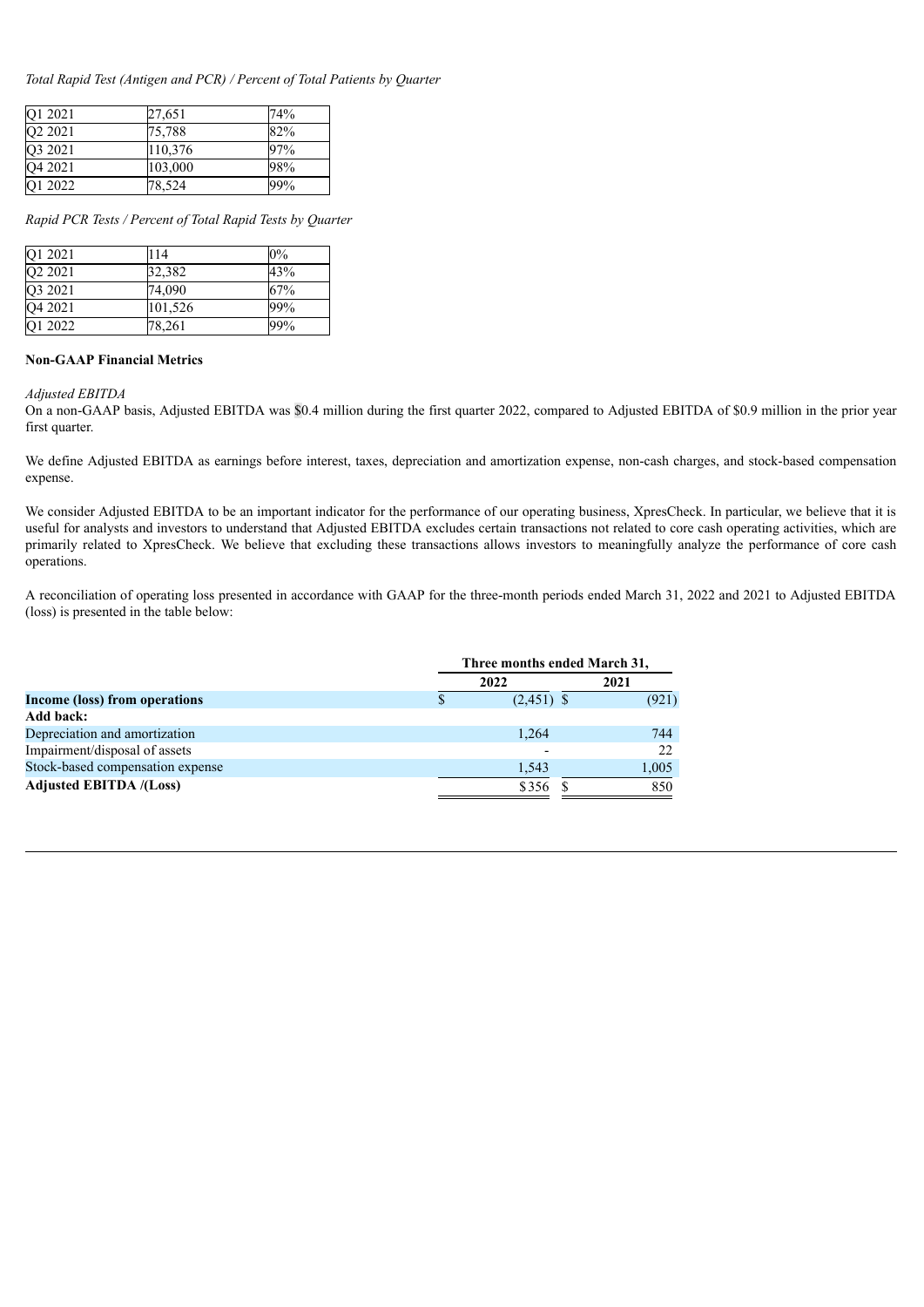#### **Revised 2022 Revenue Target**

Based on the swift relaxation of Covid-19 testing requirements by other countries for flights originating in the United States and the continued volatility of testing, we anticipate revenues to be lower than we originally forecasted.

#### **Webcast and Conference Call Today**

We will host a webcast and conference call at 4:30 p.m. Eastern Time today.

We encourage investors and interested parties to listen via webcast as there is a limited capacity to access the conference call by dialing 1-212-231-2930. To submit a question, please email  $ir@xprespagroup.com$ .

The live and later archived webcast can be accessed from the Investor Relations section of the Company's website at http://xpresspagroup.com. Visitors to the website should select the "Investors" tab and navigate to the "Events" link to access the webcast.

#### **Participation in Water Tower Research Fireside Chat Series**

We will participate in the Water Tower Research Fireside Chat Series on Thursday, May 19, 2022 at 2:00 PM Eastern Time when XpresSpa Group CEO, Scott Milford, will discuss his strategic vision for the Company. Topics will include:

- Building a scalable and profitable unified offering under one brand
- Developing an out of airport strategy
- International expansion
- Potential for accretive acquisitions to accelerate growth

If you are an institutional or retail investor and would like to listen to this fireside chat, please click below to register for the event.

Webcast Link: Water Tower Research | Scott Milford, CEO of XpresSpa Group, May 19,